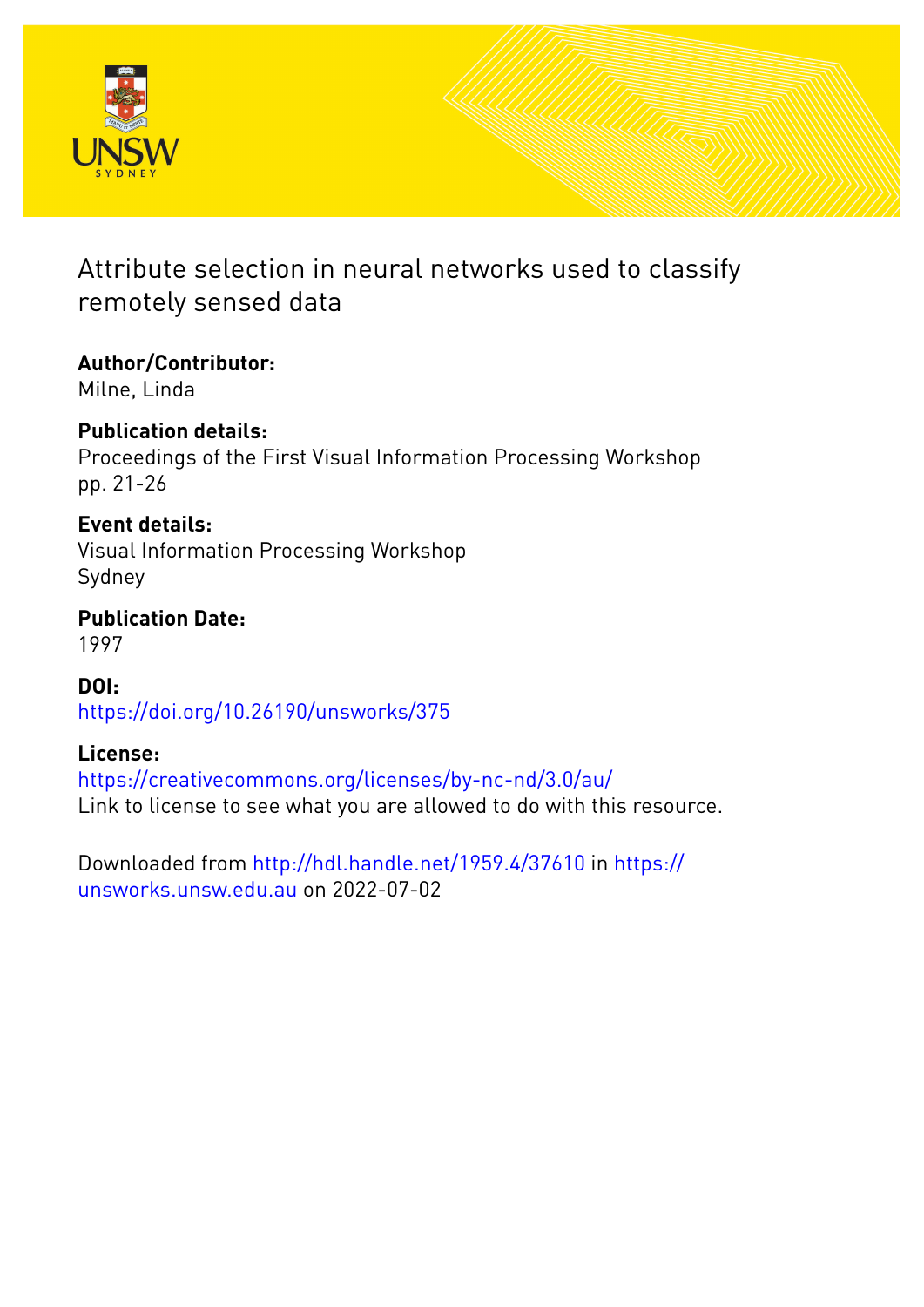# Attribute Selection in Neural Networks used to Classify Remotely

Linda MilneComputer Science and Engineering University of New South Wales  $S_{\rm{S}}$  , where  $\mu$  is the state is not in the set of  $S_{\rm{S}}$ linda@cse.unsw.edu.au  $1 - 1 - 2 - 3000 - 9313$ fax - 

#### Abstract

As more remotely sensed data becomes available there is an increasing need for automated image pro cessing techniques In particular-there is a new particular-there is a new particularthe selection of relevant attributes used in a given clas sification problem. Neural networks are widely used for classication of image data- but few practitioners achieve optimal results In part, which is due to the use the use of noisy or irrelevant data This paper compares a new  $attribute\ selection\ method\ specifically\ for\ use\ with\ new$ ral networks- namely contribution analysis- with the more general wrapper method of attribute selection.

#### Introduction

Remotely sensed and supplementary data can be particularly noisy or contain irrelevant information Induction algorithms- such as C- generalise poorly if allowed to use all available attributes as compared with using a relevant subset of the attributes [CF92]. Neural networks have been perceived as a technique that can unproblematically deal with noisy or irrele vant data This is true to a limited extent-data This is true to a limited extent-data This is true to a limited extentneural networks too will perform better if given a set of relevant attributes

One of the main problems with supervised classi cation in a remote sensing domain is the small amount of training data Classi cation accuracy will start to decrease as the ratio of training cases to attributes decreases Josephy of the second of the second control of the second of the second of the second of the second o irrelevant attributes our ability to produce a reliable classic control in the more than  $\sim$  reduced On the more than  $\sim$  10  $\pm$  0.000  $\pm$  0.000  $\pm$ classes a classical classical classical classical classical classical classical classical classical classical c that are needed JR Thus-definition  $\mathbf{I}$  are needed on between  $\mathbf{I}$ tween the number of attributes and the number of training classes

In general- an exhaustive search for the best sub set of attributes is not possible and so a number of heuristic search techniques have been developed see Lan Such techniques may not techniques may not the best that the best of the best of the best of the best possible subset of attributes for a given classi cation task but typically they made a good subset subset of

Other work has also shown that different classi ers perform betterwith dierent attribute sub sets Mil-John et al John et al John et al. John et al. John et al. John et al. John et al. John et al. John et that the attributes selected should depend not only on the classication scheme used the contract of the contract of the contract of the contract of the contract of proposed the wrapper method The wrapper method works on the basic assumption that selecting appro priate attributes for a given classi cation task is done  $\mathbf{r}$  to be used to be used to be used to be used to be used to be used to be used to be used to be used to be used to be used to be used to be used to be used to be used to be used to be used to be used to be used to

The wrapper method- however- is not ideal when applied to neural networks as the training times very quickly become intractable- for most practical pur poses a new method military proposes a new method of the method . Which uses the contribution of input the contribution of inputs  $\mathcal{L}^{(n)}$ attributes to the output to select the most relevant attributes for a given neural neural network classical neural neural neural neural neural neural neural neural neu $\alpha$ 

## Attribute Selection Using Contribution Analysis

Milne [Mil 95] outlined a technique for selecting reltask using the weights from a trained neural network The neural networks used were multi-layer perceptrons trained using back-propagation.

The networks used consistent of  $\mathcal{L}_\mathcal{S}$  and  $\mathcal{L}_\mathcal{S}$  and input  $\mathcal{L}_\mathcal{S}$  and  $\mathcal{L}_\mathcal{S}$ layer with ninputs inputs- a single hidden layer (with  $nhidden$  nodes) and an output layer (with nout $puts$  nodes). The input units are numbered from to ninguts-behidden numbered from the hidden numbered from the hidden numbered from the hidden numbered from t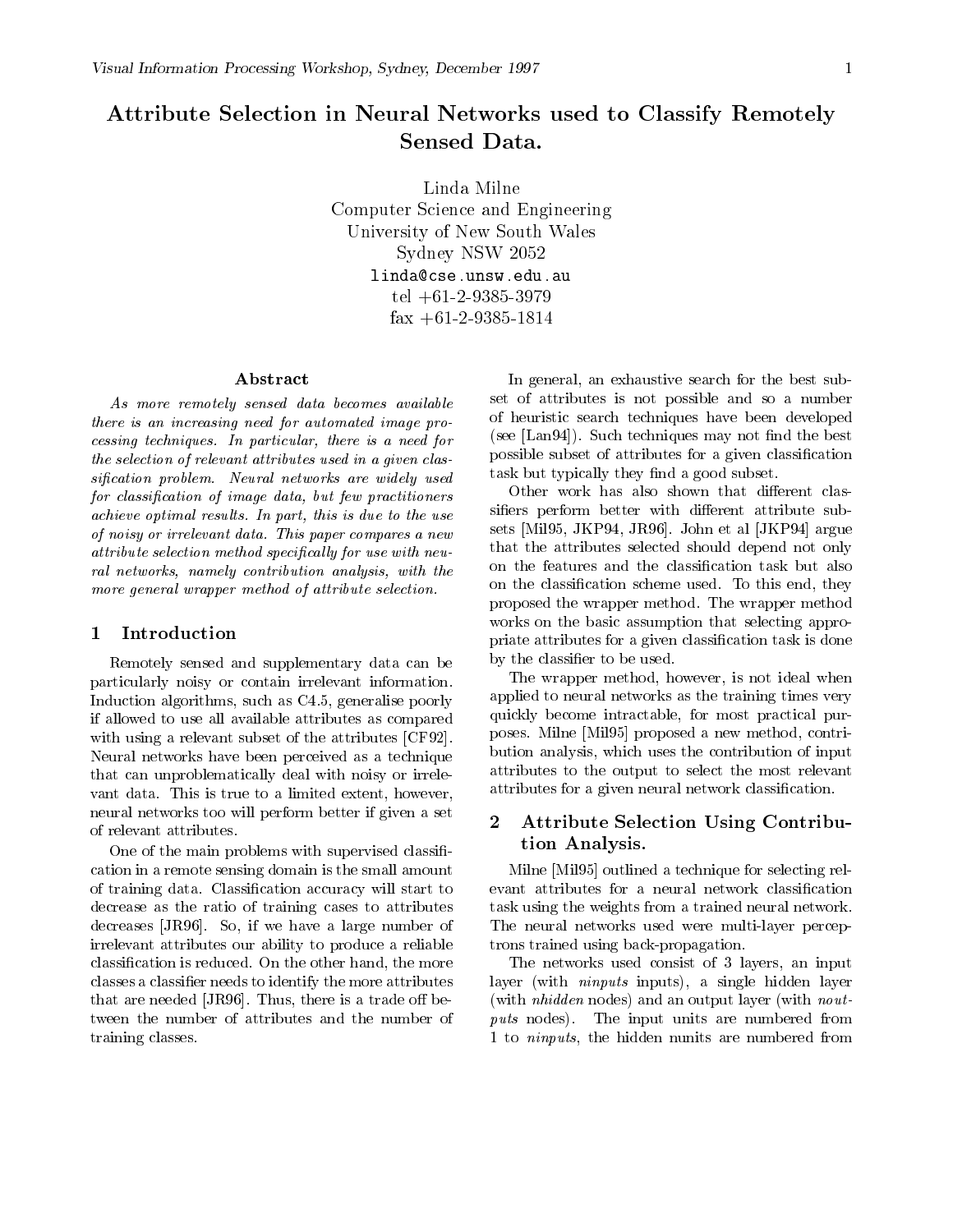$ninputs + 1$  to  $ninputs + nhidden$  and the output units are numbered from  $ninputs + nhidden + 1$  to  $ninputs + nhidden + noutputs$ . The weight between unit *i* in layer *n* and unit *j* in layer  $n+1$  is given by  $w_{ji}$ .<br>The contribution of an input *i* to the output *o* is

given as

$$
\frac{\sum_{j=1}^{nhidden} \frac{w_{ji}}{\sum_{l=1}^{ninputs} |w_{jl}|} w_{oj}}{\sum_{k=1}^{ninputs} \left( \sum_{j=1}^{nhidden} \left| \frac{w_{jk}}{\sum_{l=1}^{ninputs} |w_{jl}|} w_{oj} \right| \right)}
$$

It was suggested that attributes that have a contri bution close to zero or those that have a large varia tion in contribution are irrelevant and can be left out of the training. This was used to remove irrelevant attributes from a classi cation of remotely sensed data and resulted in an increase in classi cation accuracy In addition to this training times were reduced due to a smaller number of attributes being used. However, [Mil95] does not show if this method chooses a good set of attributes.

The contributions of each attribute are calculated for ve training runs of the neural network These values are then plotted (as shown in Figure 1) and the irrelevant attributes are chosen manually. For example- in Figure the contribution of the holding attribute is close to zero and the contribution of the  $\mathbf{b}$  shape at the contribute varies and so they may be contributed by  $\mathbf{b}$ sidered irrelevant



Figure 1: Contribution of each attribute to the output of a neural network (attribute vs contribution).

Once the set of irrelevant attributes is chosen they are removed from the training set and the neural net work is retrained using only the relevant attributes

## The Wrapper Method of Attribute Selection

The wrapper method [JKP94] was proposed as a way of determining a good set of attributes for a given

The algorithm starts with an empty attribute set Each iteration adds each of the attributes is individ ually the set and the error rate is determined After all of the attributes have been considered the attribute that reduces the error rate by the largest amount is added to the set. Each iteration continues in this manner- considering single attributes that are not already in the set of good attributes and adding the one that reduces the error rate. Attributes are added until the error rate on the test set stops improving

#### 4 Comparison of Techniques.

The aim of this work is to determine if irrelevant attributes can be identified using the first contribution to the output of a new model is done that the state of a new model  $\mathcal{C}$ comparing the error rates of classic comparing trained on at the control of  $\alpha$ tribute subsets using the two attribute selection meth compared with the compared compared with  $\alpha$  or  $\alpha$  and  $\alpha$ sion tree induction algorithm quality of the effect  $\sim$ fects of noise on the contributions of attributes were investigated

#### 4.1 Description of the Datasets Used

Four datasets were selected from the UCI Machine Learning Repository (see

httpwww-ics-uci-eduAIMLMLDBRepository-html

The iris dataset *(iris)* has been widely used for evaluation algorithms Four attributes for all contracts for an interesting attributes of the contracts of the contracts of the contracts of the contracts of the contracts of the contracts of the contracts of the contracts are used to described three types of iris  $-$  setosa, virginization virginization version and version of the version of the version of the version of the version of

The mushroom (*mushroom*) dataset was drawn from The Audubon Society Field Guide to North American Mushrooms- GH Linco- It has attributes and two possible classes  $-$  poisonous or edible

The MONK's dataset was generated to compare the performance of different learning algorithms. The problem describes an article contact and article contact using the contact of the contact of the contact of the attributes is seen the shape of the shape of the shape shapes

<sup>&</sup>lt;sup>1</sup>The error rate of the classifier for a given set of attributes is determined using nfold cross validation -Koh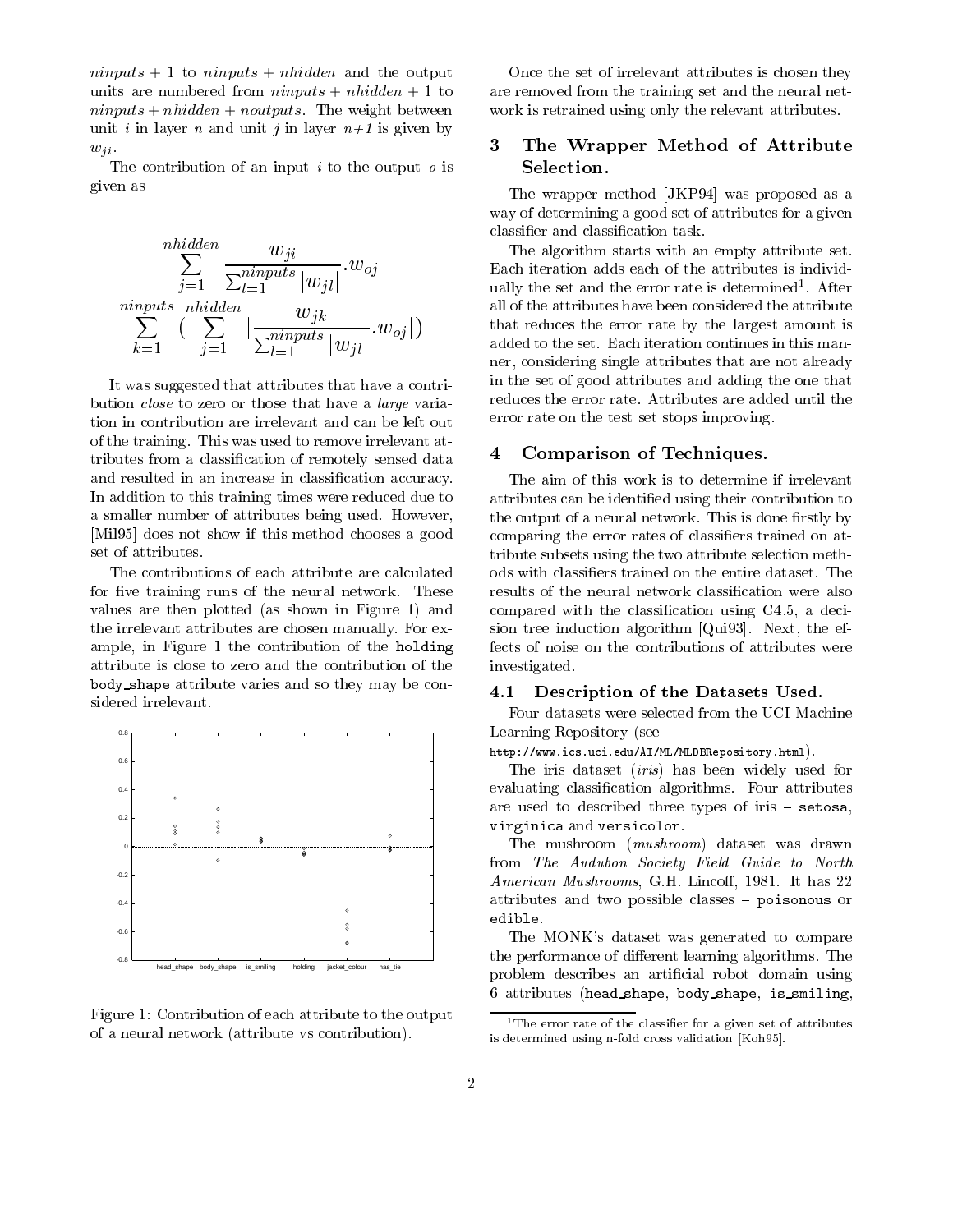holding-packet colour and has tie The Most problem (was to the and continued a classical and give a continued and the state true or false value for  $(head.shape = body.shape)$ or jacket colour red- That is- only the at tributes head shape- body shape and jacket colour are required for the classication and contract the contract of the contract of the contract of the contract of

The solar flare dataset  $(\text{flare})$  gives the number of solar flares in a 24hr period and the conditions under which they occurred. Ten attributes were used to describe three matches of post in **chass-1 c** chass and X-class.

Each classi cation task was formulated as a yesno problem  $-$  an input is in a given class or not in that class. The training cases that are not in the given class are grouped into the single not in class. For each dataset the following classes were used

| iris<br>setosa<br>mushroom<br>edible<br>mons <sub>1</sub><br>true<br>$\emph{flare}$<br>M-class | dataset | class to be recognised |
|------------------------------------------------------------------------------------------------|---------|------------------------|
|                                                                                                |         |                        |
|                                                                                                |         |                        |
|                                                                                                |         |                        |
|                                                                                                |         |                        |

to obtain an average error rate. Each network consisted of three layers with  $n$  inputs (the number of attribute for a given problem-  $\mu$  ,  $\alpha$  , and the state and the state  $\alpha$ 1 output.

The cases for each dataset was split into three sets a stopping set that the neural set only for the neural set only for the neural set only for the neural set of t network-test set the stopping set the stopping set is not the stopping set is not the stopping set is not the s used to train the neural network- but when the error on this set is at a minimum the training is stopped The test set is not used at any time during training and is used to give an unbiased estimate of the error for the classi er Attribute values were mapped to values between the state of these today with the state that the control to the state of the state of the state o given class) or  $0.9$  (in the given class).

#### $4.2$ Results

For each of the datasets ve training runs- as out lined below- were carried out

- nn a neural network trained using an possible at tributes
- c c and trained using the possible attributes are  $\sim$
- ca is a new more called the attention on a subset of the attention of the attention of the attention of the attention tributes chosen using contribution analysis
- tributes chosen using the wrapper method
- com C trained on a subset of the attributes chosen at the attributes chosen at using the wrapper method

All three attribute selection methods chose a similar subset of attributes for a given dataset. In all but one accuracy-backup as seen in the overall error rates in the overall error rates in the overall error rates in Ta

|                  | attribute selection method |       |                      |       |       |
|------------------|----------------------------|-------|----------------------|-------|-------|
| dataset          | nn                         | c4    | ca                   | nnw   | c4w   |
| iris             | $0\%$                      | $2\%$ | 0%                   | 0%    | $2\%$ |
| mushroom         | $0\%$                      | $0\%$ | $3\%$                | $0\%$ | $0\%$ |
| $\n  m onks 1\n$ | 11%                        | $0\%$ | $0\%$                | $0\%$ | $0\%$ |
| flare            | 17%                        |       | $19\%$   17\%   17\% |       | 3%    |

However the datasets used here are fairly well be haved datasets - attributes have been chosen by experts because they are useful and the cases given are generally low in noise Thus- the eects of noise on the contributions were investigated in the following way

Firstly- an additional noise attribute was added to each dataset That is-ditional attribute was additional attribute was additional attribute was additional attribute was additional attribute was additional attribute was additional attribute was additional attribute was add added to each dataset that had random numbers for values. In all but the *flare* dataset the contribution of the noise attribute was close to zero (see Figure 2) for the contributions of the iris dataset Thus- if the contribution of an attribute is close to zero it can be considered irrelevant However- not all irrelevant at tributes will necessarily have a contribution that is close to zero. It is also interesting to note that the contributions of the original attributes did not change and so in these cases the neural networks are indeed able to distinguish between relevant and irrelevant at tributes



Figure 2: Contribution of each attribute to the output of a neural network trained with an additional noise attribute 
attribute number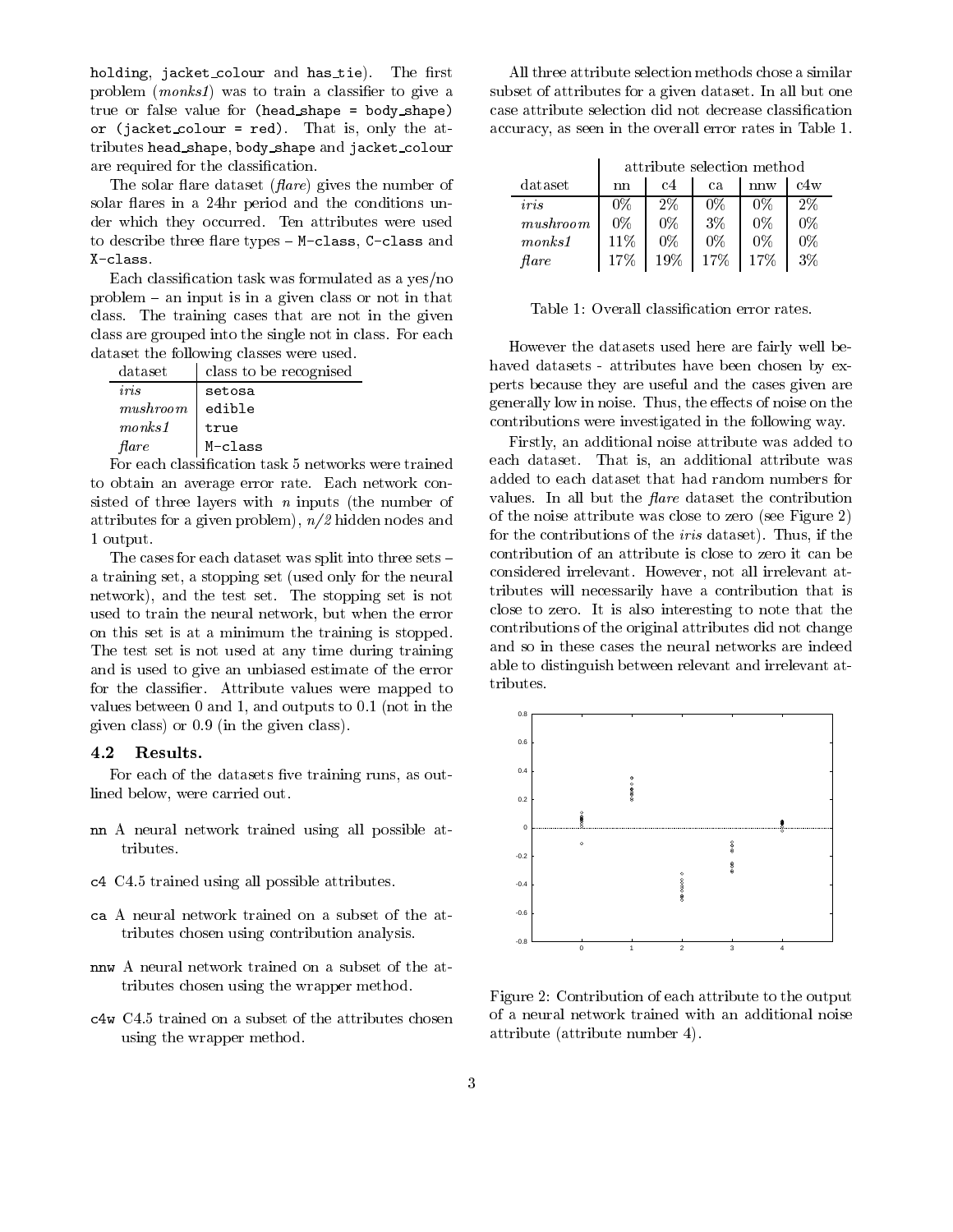Next- the eects of noise on a relevant attribute were investigated Noise levels of - - - - $50\%$  and  $100\%$  were added to one of the relevant attributes in each of the datasets and the contribution for that attribute only were plotted (see Figure 3 for the change in contribution for the petal-length attribute from the *iris* dataset). In all cases the absolute value of the contribution of the attribute with solute value of the contribution of the attribution of the attribution  $\bm{A}$ the added noise decreased towards zero as the noise increased.



Figure 3: Contribution of a single attribute with increasing levels of noise to the output of a neural net work ( $\%$ noise vs contribution).

This leads us to conclude that the relevance of an attribute is mainly determined by the absolute value of the contribution If the contribution of an attribute is close to zero the attribute is irrelevant for the clas si cation It does not seem to be important if there is variation in the contribution of an attribute if the absolute value of that contribution is  $\iota \iota \iota \iota \iota \iota$ .

## Contribution Analysis of Remotely **Sensed Data.**

Remotely sensed data is problematical in that at tributes and the inaccurate cation cation can be in the cation of the case of  $\mathcal{C}_1$ and is for example-in and climate are generated maps are given as ated from a small number of survey points and can not possibly include information about local variations Although these attributes can be useful for human in terpretation of remotely sensed images they may not have much of a role to play in automated classical control to play in automated classical control to play in a tion It is also possible to generate a large number of additional attributes using the example-informal attributes and  $\mu$ 

classi cation and other remote sensing techniques-- we investigate the use of contribution and use  $\mathcal{L}$ for attribute selection in a remote sensing domain

A remotely sensed image was initially classi ed into four classes grass- trees- urban and water How ever, it was found that we have all  $\pi$  -different misclass were misclass were misclass were misclass were misclass were misclass with  $\pi$ generated from the original 4 spectral bands using a variety of techniques [Mil97] in an attempt to distinguish between these two classes A training set con taining grass and not-grass cases was generated and  $\mathbf{f}_{\mathbf{A}}$ 



unknown trees  $\Box$  grass

Figure Classi cation showing areas of grass and

Classi cation using all attributes 
al l resulted in no distinction being made between the two classes The average error rate on the test set was - but varied from  $24\%$  to  $53\%$ . This tends indicates that the neural network has not been able to distinguish between relevant and irrelevant attributes

Attribute selection was then carried out on the attributes using contribution analysis only The mag nitude of the contributions varied from around to  $0.03$  (a sample of which can be seen in Figure 5).

Only three of the  $151$  attributes had a large abtion The remainder of the attributes could not be clearly distinguished as relevant or irrelevant. Thus, attributes were removed by thresholding the contribu tions – attributes whose contributions were between 
thr - 
thr and 
thr were successively removed from the set of attributes

 ${}^{2}$ At this stage no attempt is made to quantify how close to zero or how large the variation may be

<sup>-</sup>Such as principal components analysis and generation of vegetation indices see -Ric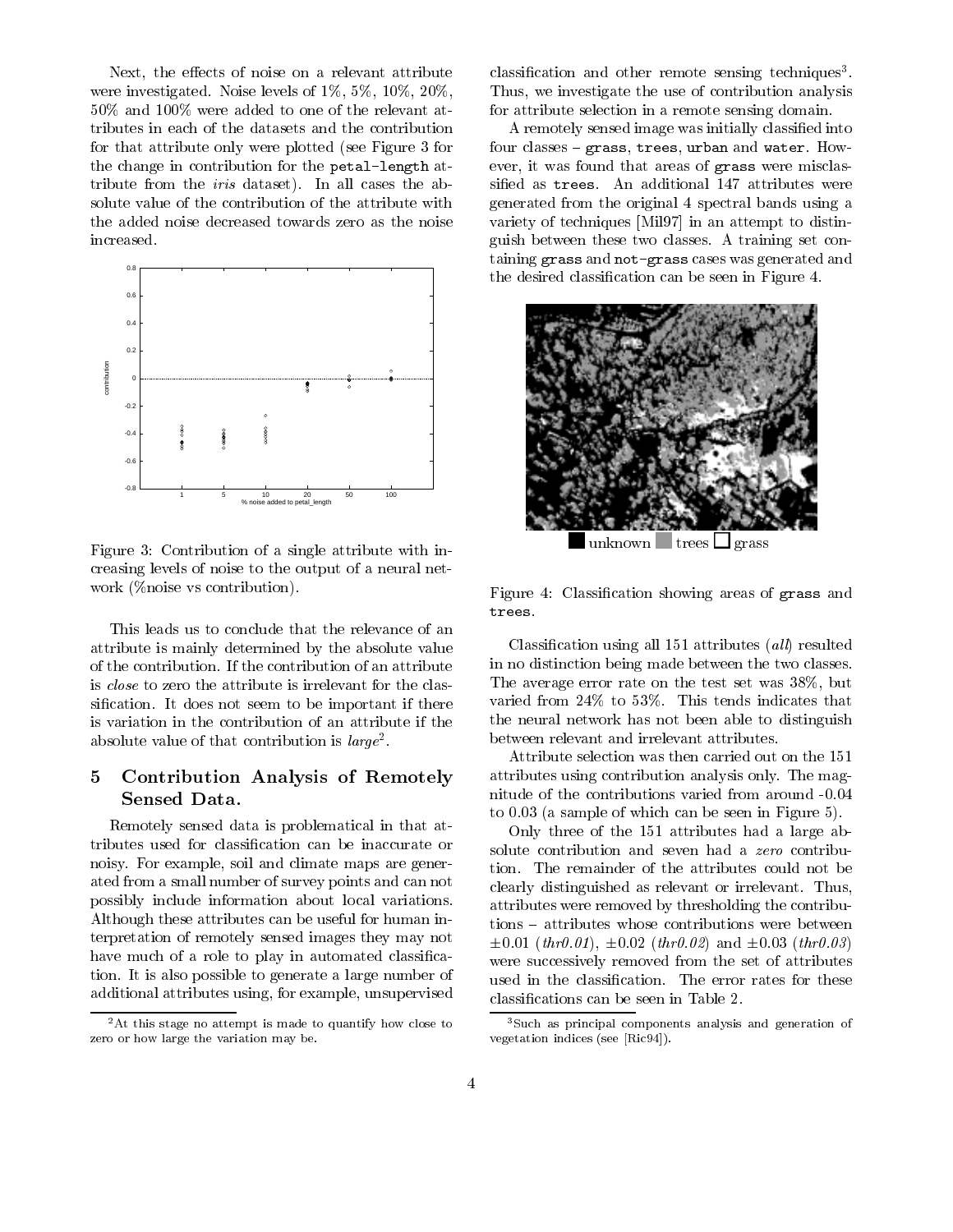

Figure 5: Contributions for 20 of the attributes used in the remotely sensed image classi cation

| dataset | no. attributes | av error |
|---------|----------------|----------|
| all     | 151            | 38%      |
| thr0.01 | 53             | 5%       |
| thr0.02 | 19             | 7%       |
| thr0.03 | 3              | 14%      |

motely sensed image

The average error rates for the classi cations after irrelevant attributes have been removed show signi cant improvement also in individual canter on individual canter. neural networks only differed from the average by at most a few percent However-However-The three cases of the three cases of the three cases of the three cases of dataset the error is due to all grass cases being mis ed as not general contents and contents are a series of the content of the content of the content of the content of the content of the content of the content of the content of the content of the content of the content of t

It is not possible to generate a classi cation of the entire image using all the attributes- however the clas si cations of the entire image after attribute selection can be seen in Figures . The three seconds in Figures . The three seconds in Figures . The three seconds in Figures . tion is obviously the best with large areas of grass clearly distinguished (Figure 7). The  $thr0.01$  classication still seems to contained too manual distribution to a life clearly distinguished the two classes of the two classescation has removed to make the contract of the contract of the contract of the contract of the contract of the

Further work will need to be done to determine ex-Further work will need to be done to determine ex actly how to threshold the contributions to remove irrelevant attributes. It is however clear that contribution analysis can at least serve as a guide to which attribute may be interested and the interest of particular contributions of the contribution of the contribution of the contribution of the contribution of the contribution of the contribution of the contribution of the co tion task

#### 6 Conclusions.

This paper presented the results of applying con tribution analysis for relevant attribute selection to



unknown trees  $\Box$  grass

 $\mathbf{r}_1$  is the cation of image using the three three three three three three three three three three three three three three three three three three three three three three three three three three three three three thre dataset



 $\Box$ unknown  $\Box$ trees  $\Box$ grass

Figure Classi cation of image using the thr dataset

ve die results were compared to die results were compared to the compared to the compared to the compared to the with classication cations selected from the attributes selected from the attributes selected from the selected the wrapper method

 Both attribute selection methods provide similar accuracies on unseen data sets. This leads to improved communication of remotely sensed in communication of the which is a communication of the communication of the communication of the communication of the communication of the communication of the communication of the communi better maps can be drawn However-Communication in the advantage of the advantage of the advantage of the advantage of the advantage of the advantage of the advantage of the advantage of the advantage of the advantage of th contribution analysis is that it only requires one ad ditional training run of the neural network while the wrapper method needs at least  $n$  additional training runs- for <sup>n</sup> attributes

#### Acknowledgements

Many thanks to Spatial Analysis Unit at Charles Sturt University who have provided the data for this